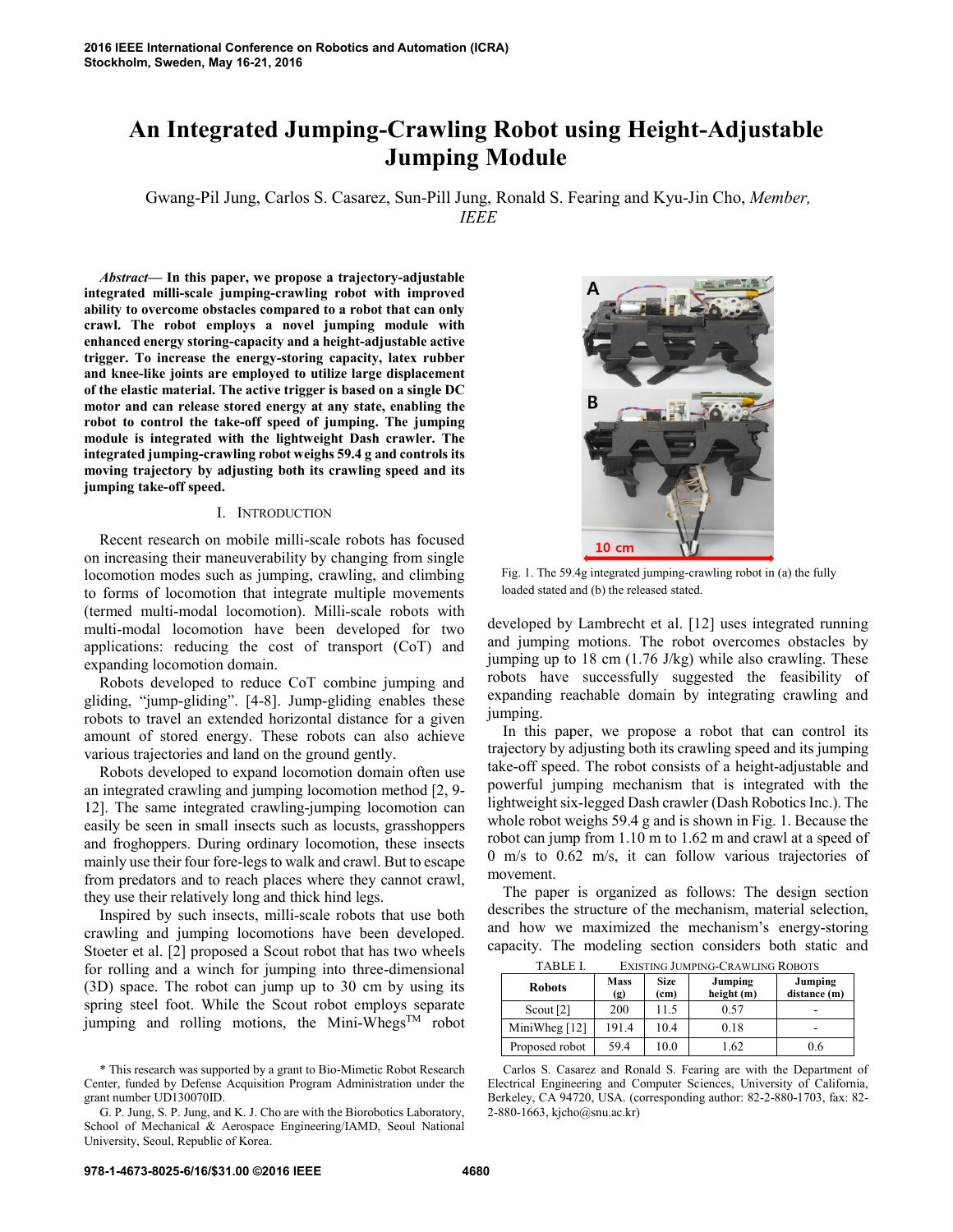

Fig. 2. Storable energy depends on the spring constant and displacement, assuming that both structures have the same force limit,  $F = kx$ 

dynamic modeling of the loading force and dynamic motion of the jumping mechanism. The experiments section describes the results of experiments to assess the robot's ability to overcome obstacles.

## II. JUMPING MODULE DESIGN

The jumping module is developed to satisfy two design requirements. First, the jumping module needs to have an energy-storing capacity of more than 46.7 J/kg (1.4 J in 30.0 g module) to allow the whole system to jump to height of 2m, assuming that the mass of the whole system is about 60.0g.

The value of 46.7 J/kg is quite large amount in milli-scale jumping robots. To our knowledge, a 7 g jumping robot [14] has energy-storing capacity of about 21.9 J/kg, which is the largest amount of stored energy among current milli-scale robots.

To increase energy-storing capacity, our approach begins with the basics. Fig. 2 shows two structures that have a force limit of  $kx$ , where  $k$  is the spring constant and  $x$  is the displacement. The structure in Fig. 2 (a) stores the energy of  $3kx^2/2$  while the structure in Fig. 2 (b) stores  $kx^2/2$ . This suggests that large displacement rather than large spring constant can increase energy-storing capacity. To implement this basic principle, we employ a hyperelastic material to utilize large strain of the material. We also employed a fully compressible linkage shown in Fig. 2 (a) and a knee-like joint to easily lengthen the material (shown in Fig. 6).

The second design requirement is that the jumping module should be able to actively release the stored energy, irrespective of the quantity of energy stored, to control the take-off speed of jumping. To this end, a novel active triggering mechanism based on a single DC motor is designed.

TABLE II. MATERIAL PROPETIES [1]

| <b>Materials</b> | Young's<br><b>Modulus</b><br>(GPa) | <b>Energy</b><br>/Vol<br>(mJ/mm <sup>3</sup> ) | <b>Energy</b><br>/Mass<br>(J/kg) | <b>Dissipation</b><br>factor at<br>1kHz |
|------------------|------------------------------------|------------------------------------------------|----------------------------------|-----------------------------------------|
| Silicon          | 190                                | 0.66                                           | 280                              |                                         |
| Resilin          | 0.002                              | 2.25                                           | 2100                             |                                         |
| <b>PDMS</b>      | 0.00075                            | 3.3                                            | 3400                             |                                         |
| Polyurethane     | 0.0076                             | 95                                             | 76000                            | 0.034                                   |
| Latex            | 0.0001                             |                                                | 4000                             | 0.005                                   |



Fig. 3. Experimental results of stretching latex. The specimen is 5.5 mm wide, 25 mm long, and 0.85 mm thick.

#### *A. Energy Storing Material*

Spring steel has been widely employed for energy-storing components due to its easy accessibility. However, according to [15], spring steel is not a very efficient energy-storing material because of its high density. Instead of spring steel, we employ rubber material in the jumping module since it has an outstanding energy density compared to other materials [15]. However, rubber generally shows large hysteresis in its forcedisplacement curve. Table II shows the properties of five possible materials. Polyurethane has high energy density but also a high loss factor [1]. In contrast, latex has relatively low energy density and modulus but can be stretched by more than 250% and has small hysteresis in its force-displacement curve [1], as shown in Fig. 3. Latex therefore fit our design requirement to maximize energy-storing capacity.

## *B. Structure of the Jumping Module*

The structure of the jumping module utilizes a simple diamond-shaped four-bar linkage to lengthen the latex as shown in Fig. 4. As the structure is compressed, the latex stretches and the amount of stored energy increases. Fig. 4 (a) shows the mechanism with a full load of stored energy, and



Fig. 4. Conceptual models of the proposed jumping mechanism in (a) the fully loaded state, (b) the released state, and (c) the one-third loaded state. The mechanism can jump from both the fully loaded state and the one-third loaded state depending on the required jumping heights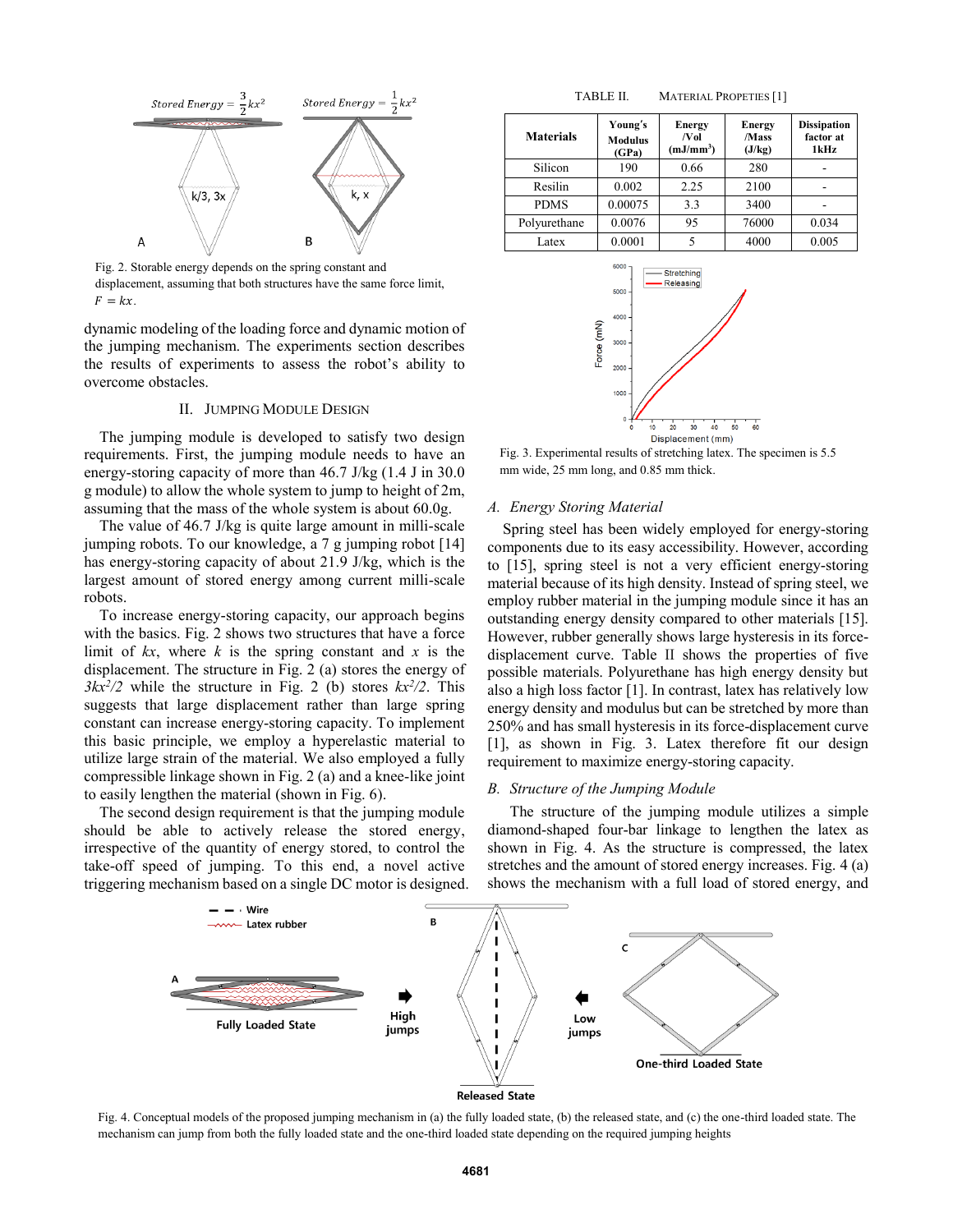

Fig. 5. (a) The jumping module in (a) the state of fully stored energy and (b) the released state. (c) 3D CAD model of the entire jumping module. (d) Latex rubber routing.

Fig. 4 (c) shows it at one-third of its full capacity. The stored energy is released by decompressing the structure, as shown in Fig. 4 (b).

Fig. 5 (c) shows the 3D CAD model of the entire jumping module. A pair of wires is attached at both sides, and a pulley winds the wires to compress the structure. When this occurs, the routed latex rubber stretches and stores energy, as shown in Fig. 5 (d).

## *C. Roll and Slide Joints with Crossed Flexures*

The degree to which the jumping structure can be compressed basically depends on the range of motion of its joints. If the joints have little range of motion, then the structure cannot be fully compressed or decompressed. To solve this issue, we developed a rolling and sliding joint inspired by the human knee, as shown in Fig. 6 [16].

The joint shown in Fig. 6 (a) can be fully folded and unfolded, just like the human knee. The joint consists of three crossed flexures and a lateral wire. The lateral wire basically connects two linkages. The crossed flexure enables the joint to be robust to compressive force. A joint without a flexure tends to deviate from the center when compressive force is exerted as shown in Fig. 6 (c). The crossed flexure, however, prevents the joint from deviating, as can be seen in Fig. 6 (b).

## *D. Height-Adjustable Triggering Mechanism*

The second design requirement is active release of stored energy to control take-off speed of jumping. The mechanism in Fig. 7 consists of a winding pulley gear, a planet gear and a motor gear. The planet gear rotates around the motor gear and contacts and detaches from the winding pulley gear depending on rotational direction of the motor gear. When the motor rotates clockwise, the planet gear contacts the winding pulley gear and starts to wind the wires. When the motor rotates counter-clockwise, the planet gear detaches from the winding pulley gear, and the winding pulley gear is released. With this active triggering mechanism, the jumping module can be released at any state, as shown in Fig. 4, which enables control of the take-off speed of jumping.

## III. INTEGRATED JUMPING-CRAWLING ROBOT

The jumping module is integrated with a lightweight Dash crawler. The crawler has a vacant space inside its body of 100



Fig. 6. Knee-inspired roll and slide joint. (a) From the flat state to the fully folded state. Joints in compressive force of 35N (b) with cross flexures and (c) without cross flexures.



Fig. 7. (a), (b) Conceptual diagram of the active triggering mechanism using a single DC motor. (c), (d) Magnified 3D CAD view of the triggering mechanism.

mm length x 20 mm width x 35 mm depth. The jumping module is installed inside the crawler as shown in Fig. 8.

The jump-crawler's stored elastic energy is adjusted according to the target take-off speed of jumping. When the robot needs to jump high, the motor fully winds the pulley wires to store more elastic energy, as shown in Fig. 8 (a). When the robot needs to make a low jump, the motor winds the wires less, and the jumping module is only partially compressed, as shown in Fig. 8 (b). When the module is compressed to less than 35 mm, the jumping structure does not touch the ground at all, and the robot can crawl as normal.



Fig. 8. Conceptual model of the height-adjustable integrated crawlingjumping robot, showing the state of the mechanism for (a) high jumps and (b) low jumps.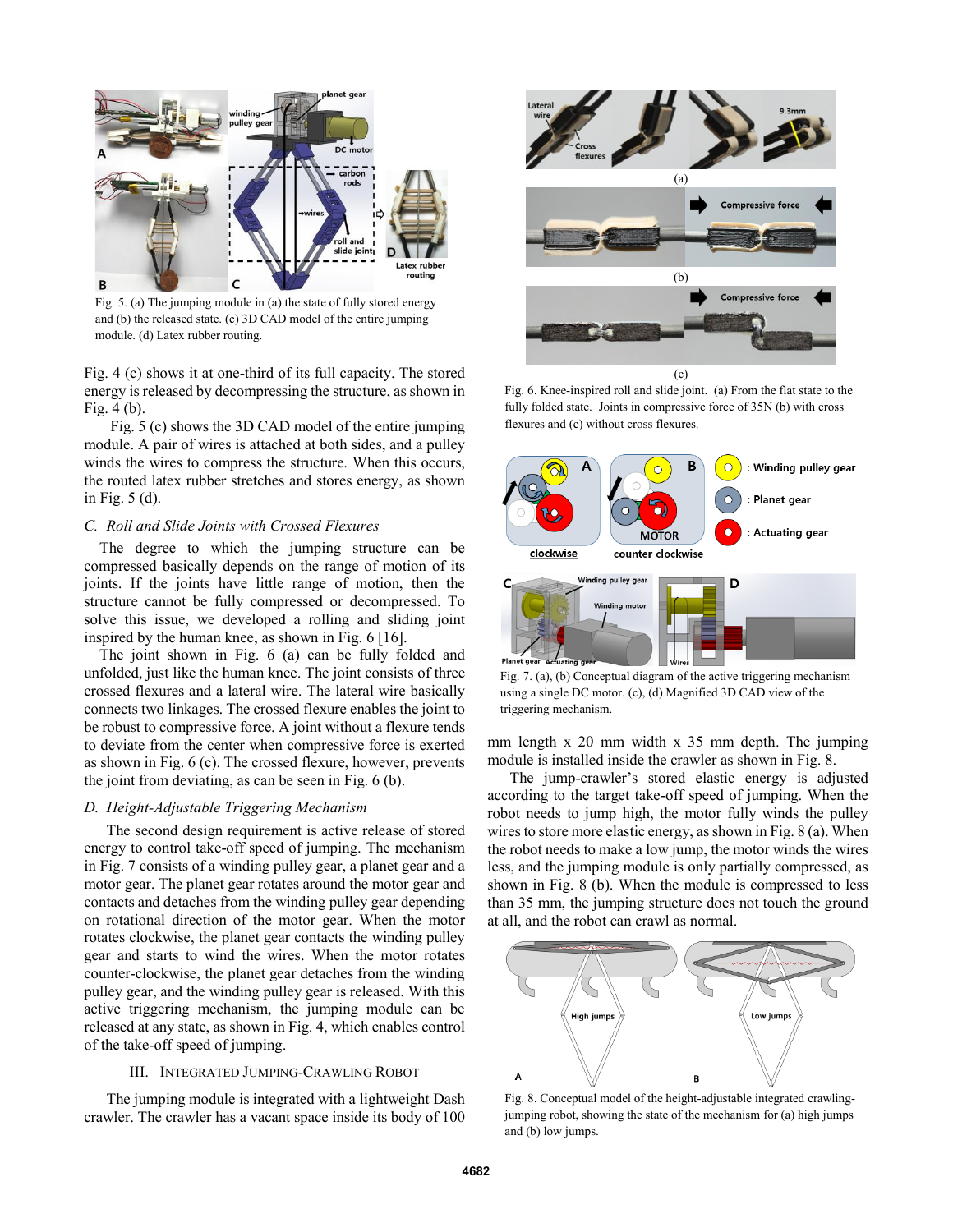

Fig. 9. Dynamic model of the proposed mechanism. G5 and G6 indicate the payload such as a battery, electronics, and an actuator.

The diamond structure of the jumping module is located at the center of the robot, which distributes the mass distribution to reduce rotational motion when the robot jumps. The mass budget of whole system is given in Table Ⅲ.

The robot is controlled by the dsPIC33JF128MC706-based board [17]. The board uses an 802.15.4 wireless radio and two H-bridge motor controller. The crawler uses two 7 mmdiameter, 3.3  $\Omega$  brushed DC motors (Didel MK07-3.3) and is controlled by changing the PWM ratio. The jumping module uses a DC motor (Pololu 1000:1 gear ratio) and a simple direction control is applied to store and release the energy.

## IV. MODELING

To investigate how much force is required to load the proposed jumping mechanism, we created a static model. Using this model, the required loading force according to the shape of the jumping module is calculated.

Also, the jumping dynamics is analyzed based on the Lagrangian formulation. The process of jumping is completed within only 30 ms. Therefore, dynamics should be considered to precisely examine how the mechanism works. Based on the dynamic model, the take-off time, velocity, and energy used for jumping can be calculated.

TABLE III. MASS BUDGET

| <b>Components</b>                      | Mass(g) |
|----------------------------------------|---------|
| Jumper transmission                    | 4.8     |
| Carbon rods (8 ea)                     | 2.0     |
| Joints (8 ea)                          | 4.0     |
| Wire, joint rubber                     | 2.2     |
| Jumper motor                           | 11.0    |
| Latex rubber for energy storage (2 ea) | 2.2     |
| Control board                          | 6.9     |
| Li-Po Battery                          | 5.3     |
| Crawler body                           | 16.0    |
| Crawler transmission                   | 5.0     |
| Total                                  | 59.4    |



Fig. 10. Loading force vs. angle.

#### *A. Loading Force Analysis*

To select the actuator to load the mechanism, a static loading force analysis is performed. Fig. 9 shows the model of the proposed mechanism. The model represents the routed latex rubber as six symmetrically positioned springs in the upper triangle and the lower triangle, as shown in Fig. 9. The three springs in each triangle have the spring constant of  $k_1, k_2$ and *k3*, which are determined by tensile tests. The loading force, *F*, can be calculated based on the moment equilibrium equation as follows:

$$
rF\sin\theta' = r_1k_1\Delta x_1\cos\theta' + r_2k_2\Delta x_2\cos\theta' + r_3k_3\Delta x_3\cos\theta'
$$
\n(1)

where  $\Delta x_i = r_i(\sin\theta' - \sin\theta'_{initial})$ ,  $\theta' = \theta_1/2$  and  $\theta'_{initial} = \theta_{1,initial}/2$ 

$$
F = \frac{8(r_1^2 k_1 + r_2^2 k_2 + r_3^2 k_3)(\sin\theta' - \sin\theta'_{initial})\cos\theta'}{\sin\theta'} \tag{2}
$$

where  $r_1 = 41$ mm,  $r_2 = 36$ mm,  $r_3 = 31$ mm,  $r = 45$ mm,  $k_1 = 172.86N/m$ ,  $k_2 = 200.14N/m$ ,  $k_3 = 216.5N/m$  and  $\theta'_{initial} = 20$  .

Based on eq. (2), the relation between the loading force and the angle,  $\theta_l$ , is given in Fig. 10. In this figure, the peak loading force is 77.0 N. Given that the stall torque of the DC motor is 0.9 Nm, the radius of the pulley should not exceed 11.6 mm as follows:

Pulley\_radius<sub>max</sub> =  $\tau/F_{peak}$  = 0.900Nm/77.0N = 11.6 mm (3)

The pulley used in the mechanism has a radius of 2 mm and produces enough force for loading.

#### *B. Dynamics*

The model consists of five rigid links and four rotational joint. To analyze the dynamics, two variables  $(\theta_1$  and  $\theta_0)$  are used to indicate the position of each link. The model is a onedegree-of-freedom system and has a generalized coordinate of the body angle,  $\theta_1$ . The position of the links is given as follows:

$$
\vec{G}_1 = \begin{bmatrix} \frac{1}{2}r\cos\theta_0\\ \frac{1}{2}r\cos\theta_0 \end{bmatrix}
$$
 (4)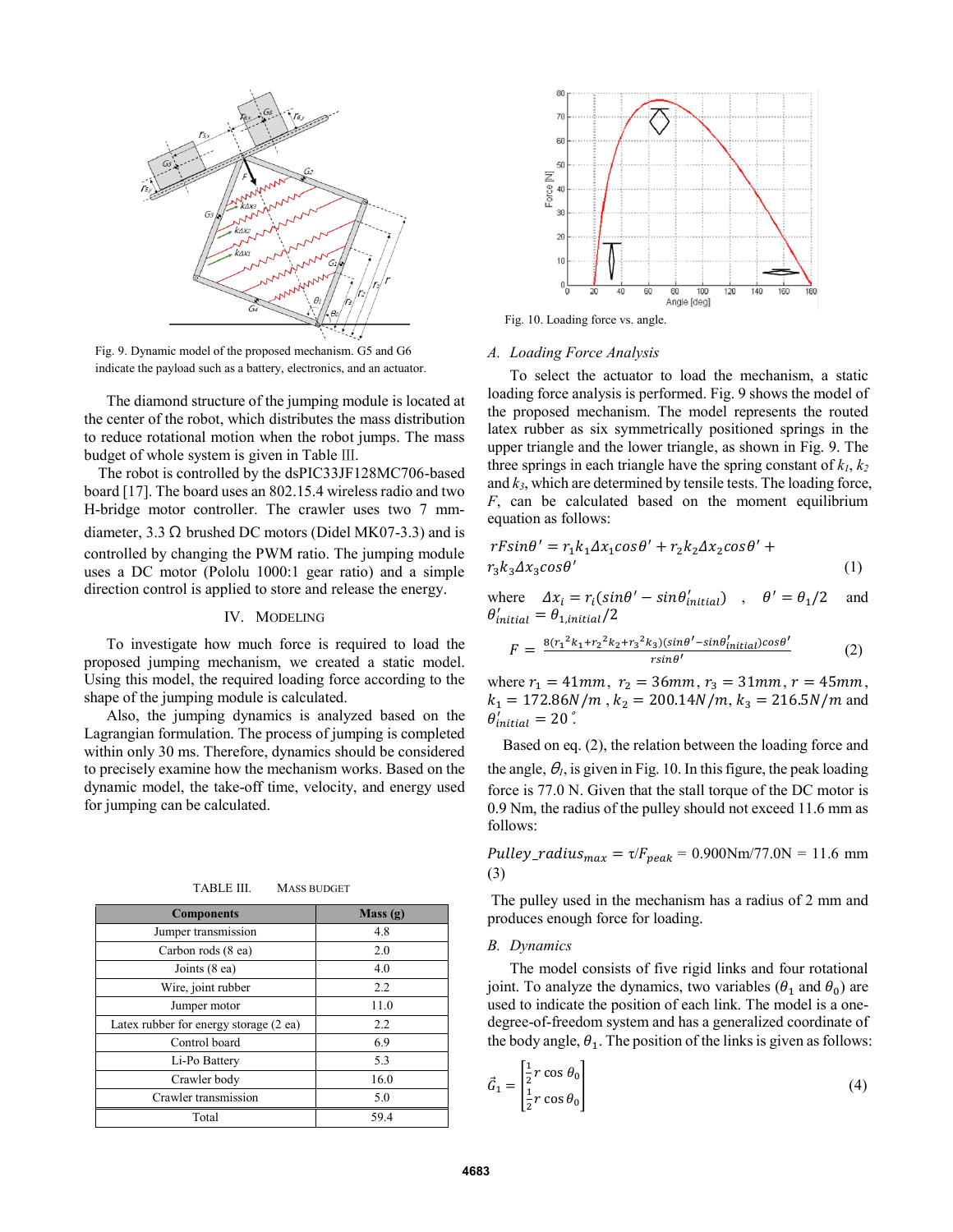

Fig. 11. High-speed (5000 fps) image of the jumping module and visualizatin of dynamic modeling of its movements. The red arrow indicates the direction of reaction force from the ground.

$$
\vec{G}_2 = \begin{bmatrix} r \cos \theta_0 + \frac{1}{2} r \cos(\theta_0 + \theta_1) \\ r \sin \theta_0 + \frac{1}{2} r \sin(\theta_0 + \theta_1) \end{bmatrix}
$$
\n(5)\n
$$
\vec{G}_3 = \begin{bmatrix} r \cos(\theta_0 + \theta_1) + \frac{1}{2} r \cos \theta_0 \\ r \sin(\theta_0 + \theta_1) + \frac{1}{2} r \cos \theta_0 \end{bmatrix}
$$
\n(6)

$$
\vec{G}_4 = \begin{bmatrix} \frac{1}{2}r\cos(\theta_0 + \theta_1) \\ \frac{1}{2}r\sin(\theta_0 + \theta_1) \end{bmatrix}
$$
 (7)

$$
\vec{G}_5 = \begin{bmatrix} r \cos \theta_0 + \frac{1}{2} r \cos(\theta_0 + \theta_1) - \\ r_{5,y} \cos (\theta_0 + \frac{1}{2} \theta_1) - r_{5,x} \sin(\theta_0 + \frac{1}{2} \theta_1) \\ r \sin \theta_0 + \frac{1}{2} r \sin(\theta_0 + \theta_1) + \end{bmatrix}
$$
(8)

$$
\begin{bmatrix}\nr \sin \theta_0 + \frac{1}{2} r \sin(\theta_0 + \theta_1) + \\
r_{5,y} \sin \left(\theta_0 + \frac{1}{2}\theta_1\right) + r_{5,x} \cos(\theta_0 + \frac{1}{2}\theta_1)\n\end{bmatrix}
$$

$$
\vec{G}_6 = \begin{bmatrix} r \cos \theta_0 + \frac{1}{2} r \cos(\theta_0 + \theta_1) - \\ r_{6,y} \cos (\theta_0 + \frac{1}{2} \theta_1) + r_{6,x} \sin(\theta_0 + \frac{1}{2} \theta_1) \\ r \sin \theta_0 + \frac{1}{2} r \sin(\theta_0 + \theta_1) + \\ r_{6,y} \sin (\theta_0 + \frac{1}{2} \theta_1) - r_{6,x} \cos(\theta_0 + \frac{1}{2} \theta_1) \end{bmatrix}
$$
(9)

where  $G_i$  is the position of links,  $r$  is the length of each link of the diamond-shaped body,  $r_{5,x}$ ,  $r_{5,y}$ ,  $r_{6,x}$ , and  $r_{6,y}$  are the distance to added masses.

 $\theta_1$  is the angle of the diamond.  $\theta_1$  and  $\theta_0$  have the following relationship:

$$
\theta_0 = (180 \degree - \theta_1)/2 \tag{10}
$$

With the positions and the kinematic constraints, the dynamics of the jumping module are numerically solved by a Lagrange formulation. The initial conditions are set as follows:

 $\theta_1 = 170$ ° at fully stored state (11)

TABLE IV. COMPARISON OF EXPERIMENT AND MODELING

|                               | High jumps |      | Low jumps |      |
|-------------------------------|------------|------|-----------|------|
|                               | Model      | Exp. | Model     | Exp. |
| Take-off time (ms)            | 23.8       | 22.4 | 7.80      | 8.40 |
| Take-off speed (m/s)          | 7.81       | 7.71 | 4.57      | 4.49 |
| Initially stored energy $(J)$ | 1.39       | 1.39 | 0.49      | 0.49 |
| Actual used energy $(J)$      | 1.16       | 1.1  | 0.40      | 0.39 |
| Conversion efficiency (%)*    | 83         | 79   | 82        | 79   |
| Jumping height (m)            |            | 2.90 |           | 1.10 |

\*Conversion efficiency is the ratio of initially stored energy to actual kinetic energy at take-off [3], [13].

Take-off of the jumping mechanism occur when the vertical reaction force, *V(t)* in (13), is zero.

$$
m_{robot}a_{robot,x} = \sum_{i=1}^{6} m_i a_{i,x}(t) = -H(t)
$$
(12)  
\n
$$
m_{robot}a_{robot,y} = \sum_{i=1}^{6} m_i a_{i,y}(t) = V(t) - \sum_{i=1}^{6} m_i g
$$
(13)  
\nwhere *smooth* is the total mass of the robot, *arobot* is the acceleration of the robot's center of mass, *a* is the acceleration of each link, and *H* is the horizontal reaction force on the ground. Also, the take-off translational velocity, (14), and the angular velocity, (15), are determined as follows:

$$
m_{robot}v_{robot} = \sum_{i=1}^{6} m_i v_{i,f}
$$
 (14)

$$
m_{robot}w_{robot} = \sum_{i=1}^{6} m_i w_{i,f} \tag{15}
$$

where *vrobot* is the velocity of the robot's center of mass and *wrobot* is the angular velocity of the robot. *v*<sub>*i*</sub>*f* is the translational velocity, and *wi,f* is the angular velocity of each link just before takeoff.

# V. EXPERIMENTAL RESULTS

The jumping module is designed to satisfy two design requirements: Large energy-storing capacity and heightadjustable triggering. To examine the functionality of the jumping module, we test jumping by varying the quantity of stored energy in the jumping module and integrated jumpingcrawling by adjusting different take-off and crawling speeds.

To operate the robot, a LiPo battery (3.7V, 370mAh) is used. The jumping mechanism requires 240mA for 28s to fully charge the jumping energy and the crawler consumes about 600mA continuously.

## *A. Jumping Experiment*

The jumping experiments are done by varying the quantity of stored energy. Fig. 11 shows high-speed images and corresponding dynamic models of jumping at two different initial states. In Fig. 11 (a) the module initially has 1.39 J of elastic energy, and in Fig. 11 (b) it has 0.49 J.

In Fig. 11 (a), the jumping module takes off within 22.4 ms with a speed of 7.71 m/s and jumps to 2.90 m. The module actually uses 1.1 J, which is 79% of its initially stored energy. The jumping module in Fig. 11 (b) initially stores 0.49 J and uses 0.39 J which is 79% of its initially stored energy. The module takes off within 8.40 ms with a speed of 4.49 m/s and jumps up to 1.10 m.

Table 2 compares data from the experiment and the model. Both sets of data shows similar values but have slight differences in the conversion efficiency, which is the ratio of